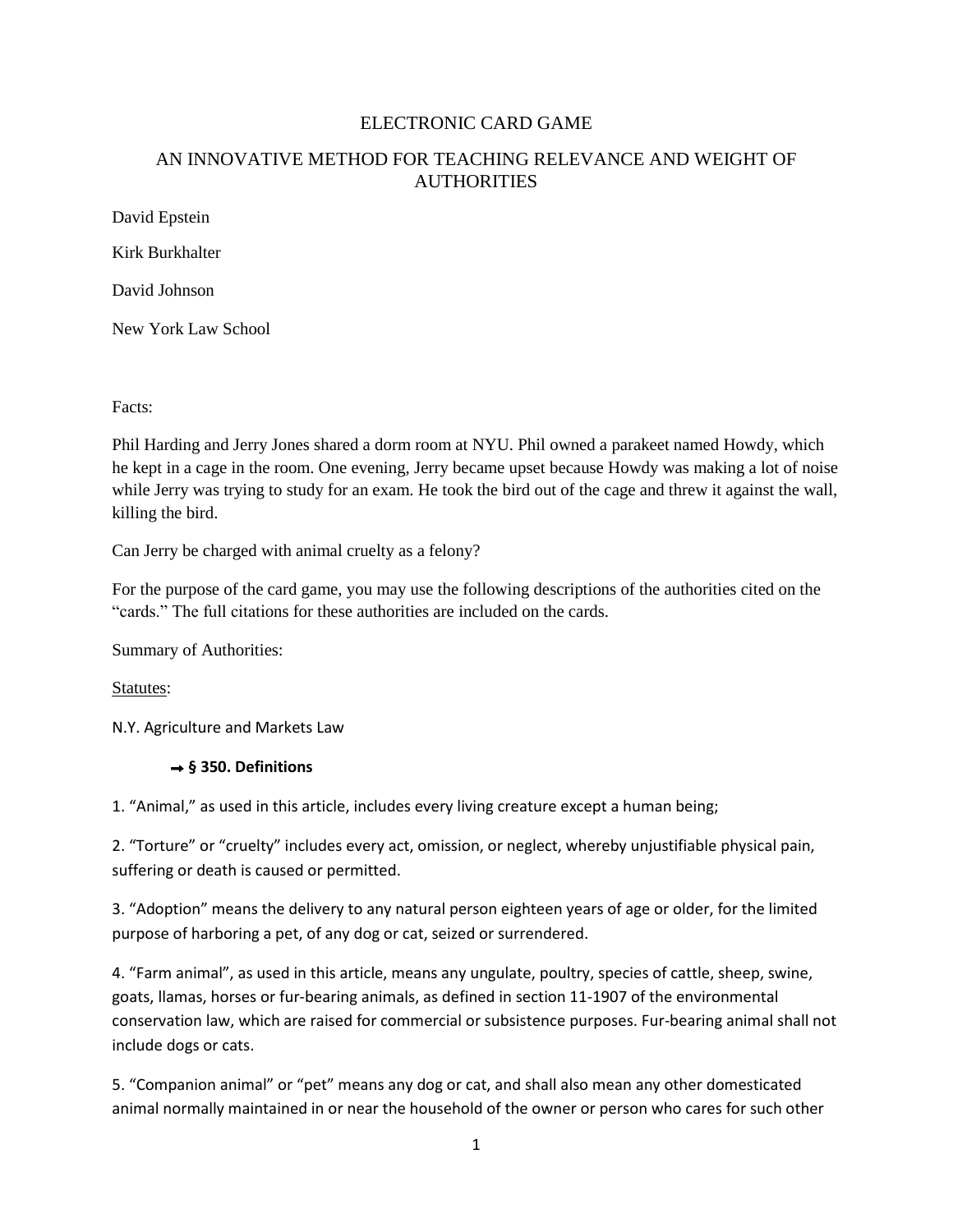domesticated animal. "Pet" or "companion animal" shall not include a "farm animal" as defined in this section.

## **§ 353. Overdriving, torturing and injuring animals; failure to provide proper sustenance**

A person who overdrives, overloads, tortures or cruelly beats or unjustifiably injures, maims, mutilates or kills any animal, whether wild or tame, and whether belonging to himself or to another, or deprives any animal of necessary sustenance, food or drink, or neglects or refuses to furnish it such sustenance or drink, or causes, procures or permits any animal to be overdriven, overloaded, tortured, cruelly beaten, or unjustifiably injured, maimed, mutilated or killed, or to be deprived of necessary food or drink, or who willfully sets on foot, instigates, engages in, or in any way furthers any act of cruelty to any animal, or any act tending to produce such cruelty, is guilty of a class A misdemeanor and for purposes of paragraph (b) of subdivision one of section 160.10 of the criminal procedure law, shall be treated as a misdemeanor defined in the penal law.

Nothing herein contained shall be construed to prohibit or interfere with any properly conducted scientific tests, experiments or investigations, involving the use of living animals, performed or conducted in laboratories or institutions, which are approved for these purposes by the state commissioner of health. The state commissioner of health shall prescribe the rules under which such approvals shall be granted, including therein standards regarding the care and treatment of any such animals. Such rules shall be published and copies thereof conspicuously posted in each such laboratory or institution. The state commissioner of health or his duly authorized representative shall have the power to inspect such laboratories or institutions to insure compliance with such rules and standards. Each such approval may be revoked at any time for failure to comply with such rules and in any case the approval shall be limited to a period not exceeding one year.

# **§ 353-a. Aggravated cruelty to animals**

1. A person is guilty of aggravated cruelty to animals when, with no justifiable purpose, he or she intentionally kills or intentionally causes serious physical injury to a companion animal with aggravated cruelty. For purposes of this section, "aggravated cruelty" shall mean conduct which: (i) is intended to cause extreme physical pain; or (ii) is done or carried out in an especially depraved or sadistic manner.

2. Nothing contained in this section shall be construed to prohibit or interfere in any way with anyone lawfully engaged in hunting, trapping, or fishing, as provided in article eleven of the environmental conservation law, the dispatch of rabid or diseased animals, as provided in article twenty-one of the public health law, or the dispatch of animals posing a threat to human safety or other animals, where such action is otherwise legally authorized, or any properly conducted scientific tests, experiments, or investigations involving the use of living animals, performed or conducted in laboratories or institutions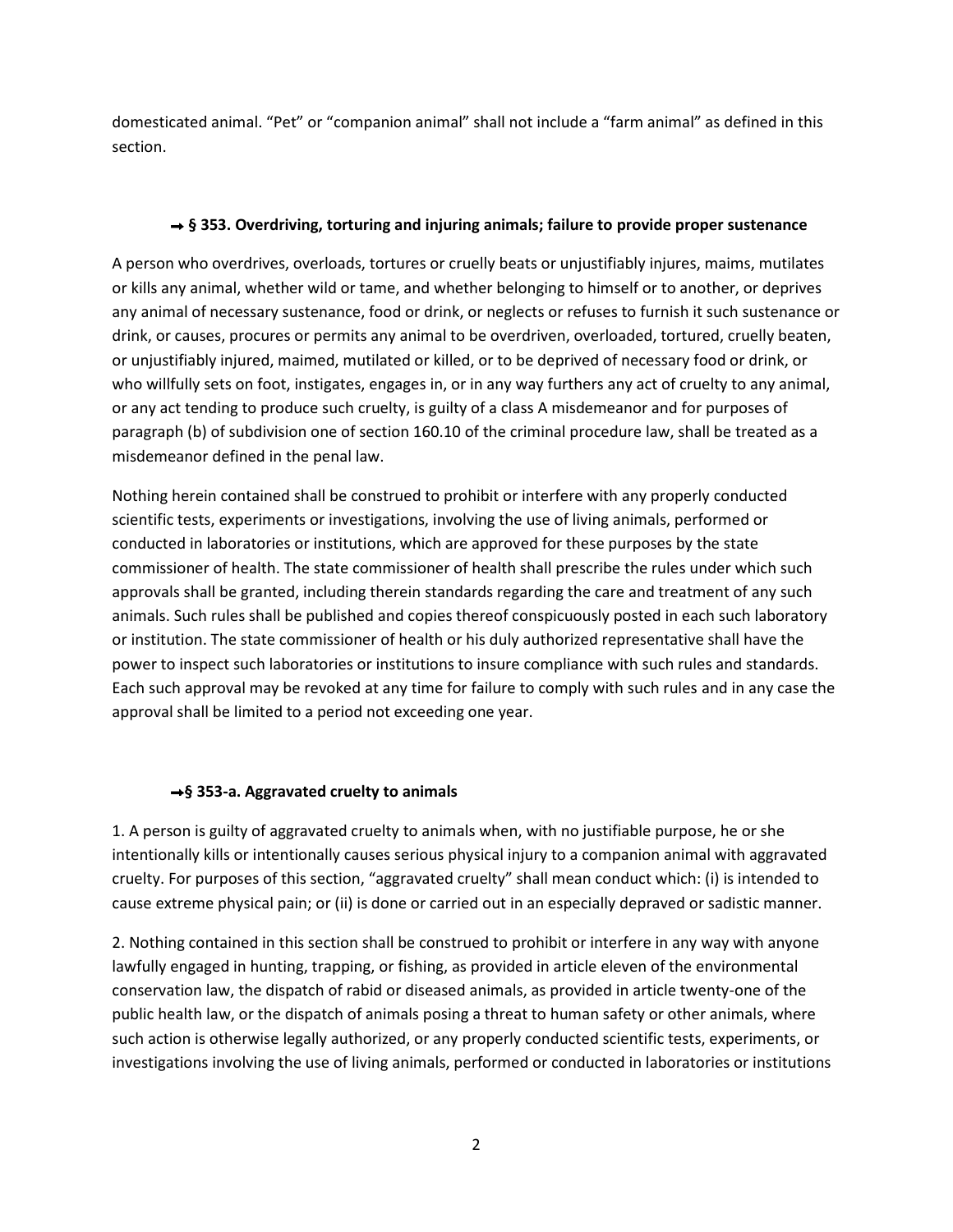approved for such purposes by the commissioner of health pursuant to section three hundred fifty-three of this article. A

3. Aggravated cruelty to animals is a felony. Any defendant convicted of this offense shall be sentenced pursuant to paragraph (b) of subdivision one of section 55.10 of the penal law provided, however, that any term of imprisonment imposed for violation of this section shall be a definite sentence, which may not exceed two years.

# Cases summaries: 1

l

*Hammer v. American Kennel Club* Statute prohibiting causing unjustifiable mutilation or pain to animals could be construed to proscribe practice of docking dogs' tails for cosmetic reasons, as alleged in dog owner's action challenging breed standards set by organization of dog breeders and exhibitors for showing of Brittany Spaniels, which penalized failure to dock dogs' tails.

*People v. Boateng* The court properly exercised its discretion in denying defendant's request for youthful offender status. Defendant committed acts of extreme brutality toward an animal. "Agriculture and Markets Law § 353-a(1), 'Aggravated cruelty to animals,' represents the Legislature's recognition that man's inhumanity to man often begins with inhumanity to those creatures that have formed particularly close relationships with mankind."

*People v. Baniqued* Plain language of animal cruelty statutes evinces a far-ranging intent to punish cruelty against "every dumb creature," even when the creatures involved are certain wild mammals, birds, reptiles, amphibians, or fish.

*People v. Bowe* Defendant's conviction for cruelty to animals was supported by evidence; police discovered 15 horses on defendant's property, some of which were dead and others which were severely emaciated, and two of the horses were in such debilitated state that they had to be euthanized after they were removed from defendant's property. N.Y. Agriculture and Markets Law § 353.

*People v. Curcio* Complaint which alleged that defendant knew his dog had a mass on her rear and that defendant did not and would not take the dog to the veterinarian for medical attention was facially sufficient in prosecution for misdemeanor of overdriving, torturing, and injuring animals, even if allegations were not complete enough to sustain a conviction; matters alleged in complaint constituted an omission or neglect permitting unjustifiable pain or suffering within meaning of the Agriculture and Markets Law definition of cruelty.

*People v. Degiorgio* Evidence that defendant attacked and killed 12-year-old, 18-pound dog by kicking dog while wearing boots, picking dog up by its neck and shaking it, banging dog's head against

 $1$  Most summaries are from or based on the West copyrighted headnotes of the New York Supplement or other West reporter.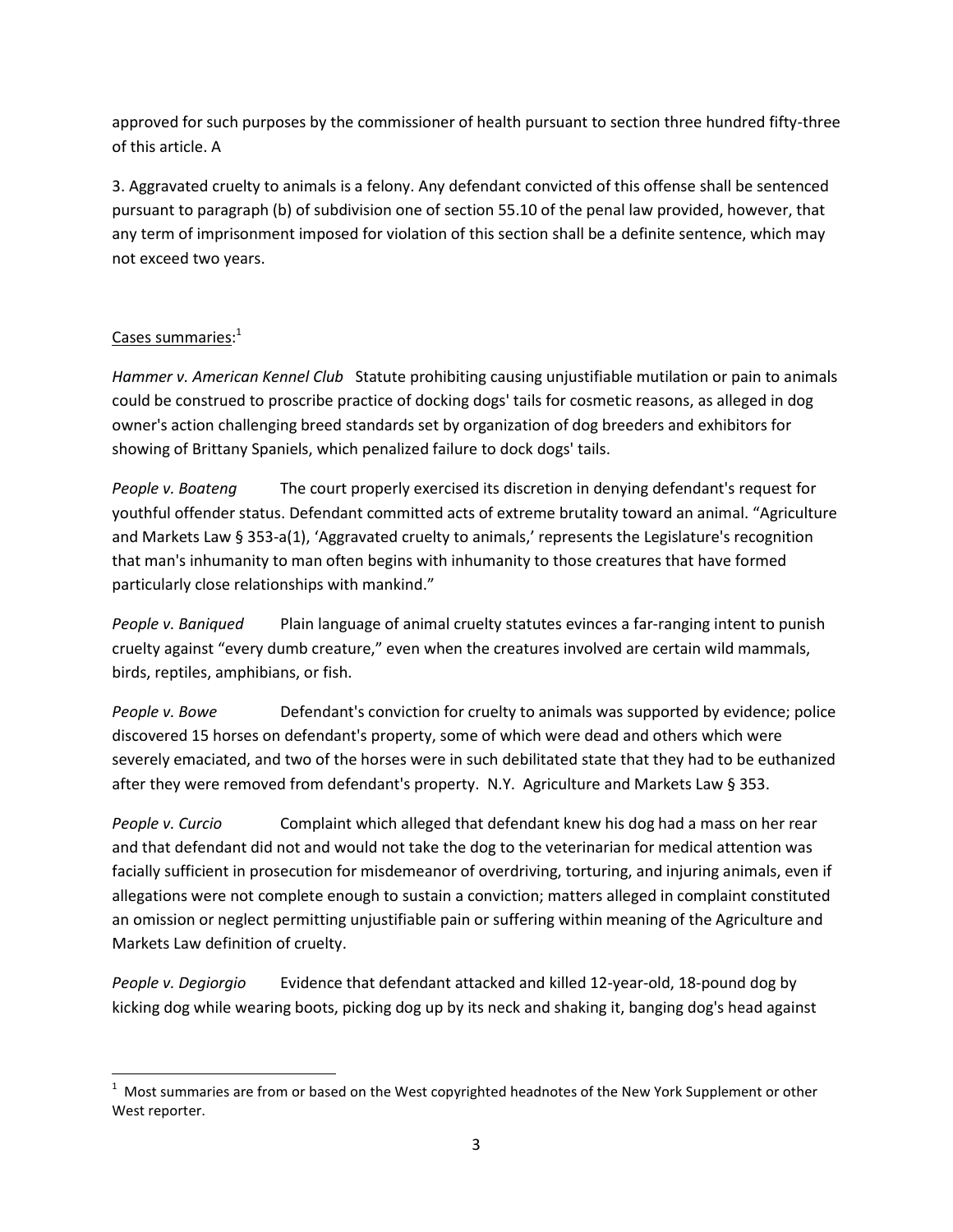door, and throwing dog down basement stairs onto cement floor was sufficient to support conviction of aggravated cruelty to animals. N.Y. Agriculture and Markets Law § 353-a.

*People v. Doyle* Appeal by the defendant from a judgment of the County Court, Rockland County, convicting him of criminal mischief in the third degree, after a nonjury trial, and imposing sentence. Evidence was legally sufficient to establish the defendant's guilt beyond a reasonable doubt.

*People v. Garcia* Pet goldfish were "companion animals" within the meaning of statute prohibiting aggravated cruelty to animals, and therefore defendant who stomped on a boy's pet goldfish was guilty of violating that statute; goldfish were domesticated inasmuch as they had been adapted to live in close association with humans, and they were being kept as part of boy's household. N.Y. Agriculture and Markets Law §§ 350, 353-a.

People v. Knowles **Absence from aggravated cruelty to animals statute of definitions for terms** "extreme physical pain" and "especially depraved or sadistic manner" did not render statute void for vagueness. The meaning of such terms was matter of common usage and understanding and expressed clear legislative intent to punish only the most serious and egregious conduct. Agriculture and Markets Law § 353-a.

*People v. Maldonado* Defense of justification was properly rejected in prosecution for manslaughter in the first degree where evidence adduced amply supported a finding that defendant did not have to use deadly physical force to avoid an attack by deceased.

*State v. Kingsbury* The term "torture," which offense was a felony in the law regarding cruelty to animals, did not include failing to provide necessary food, care, or shelter; criminal acts of torture and failing to provide necessary food, care, or shelter were separate criminal acts, were assigned separate subsections, and, as torture were punishable as a felony.

*Ward v. Utah* Animal-rights activist suffered injury-in-fact, as required for standing to challenge constitutionality of Utah's hate-crimes statute, even though his disorderly conduct charge, as elevated to felony under hate-crimes statute, had been dismissed, where he stated that he intended to engage in lawful First Amendment activities and feared that inadvertent infraction might be elevated to felony, and Utah had not indicated that hate-crimes statute would not apply to his activities.

# Secondary source summary:

N.Y. Jur. Animals  $\S 59^2$ 

 $\overline{\phantom{a}}$ 

\*\*\*

A person is guilty of a class A misdemeanor where he or she—

 $2^2$  © Thomson Reuters. Portions, including all footnotes, omitted.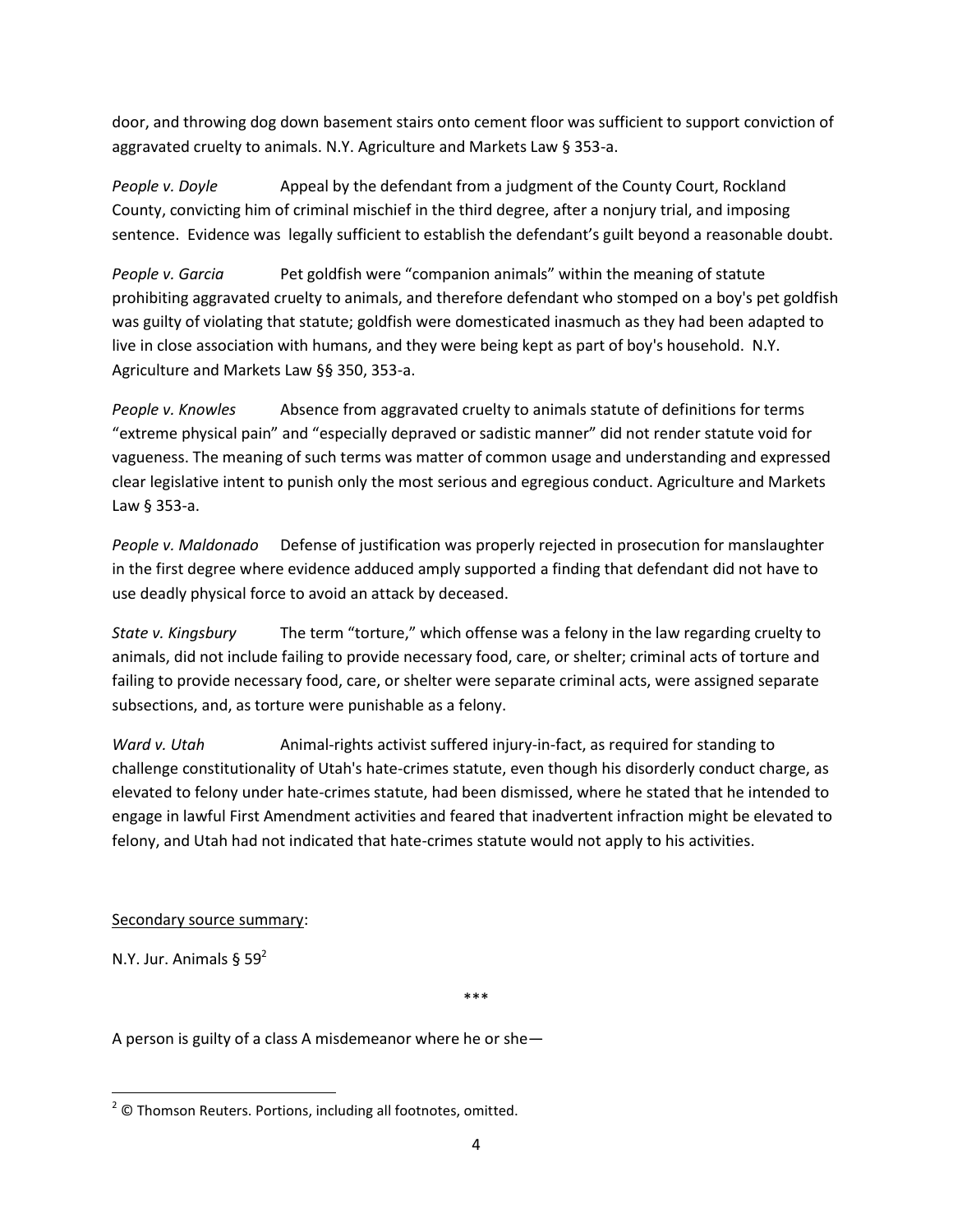— overdrives, overloads, tortures, or cruelly beats or unjustifiably injures, maims, mutilates, or kills any animal, whether wild or tame, and whether belonging to himself or to another.

— deprives any animal of necessary sustenance, food, or drink.

— neglects or refuses to furnish any animal such sustenance or drink.

— causes, procures, or permits any animal to be overdriven, overloaded, tortured, cruelly beaten, or unjustifiably injured, maimed, mutilated or killed, or to be deprived of necessary food or drink.

— willfully sets on foot, instigates, engages in, or in any way furthers any act of cruelty to any animal or any act tending to produce such cruelty.

This law is not unconstitutionally vague. Further, this law is not a content-based restriction on speech but is a restriction against torturing animals.

### **Definition:**

"Torture" or "cruelty" includes every act, omission, or neglect whereby unjustifiable physical pain, suffering, or death is caused or permitted.

**\*\*\***

## **Observation:**

A person is guilty of aggravated cruelty to animals, a felony subject to up to two years in prison,[14] when, with no justifiable purpose, he or she intentionally kills or intentionally causes serious physical injury to a companion animal with aggravated cruelty.

**\*\*\***

### **Definition:**

For purposes of the statute, "aggravated cruelty" means conduct which (1) is intended to cause extreme physical pain; or (2) is done or carried out in an especially depraved or sadistic manner.

\*\*\*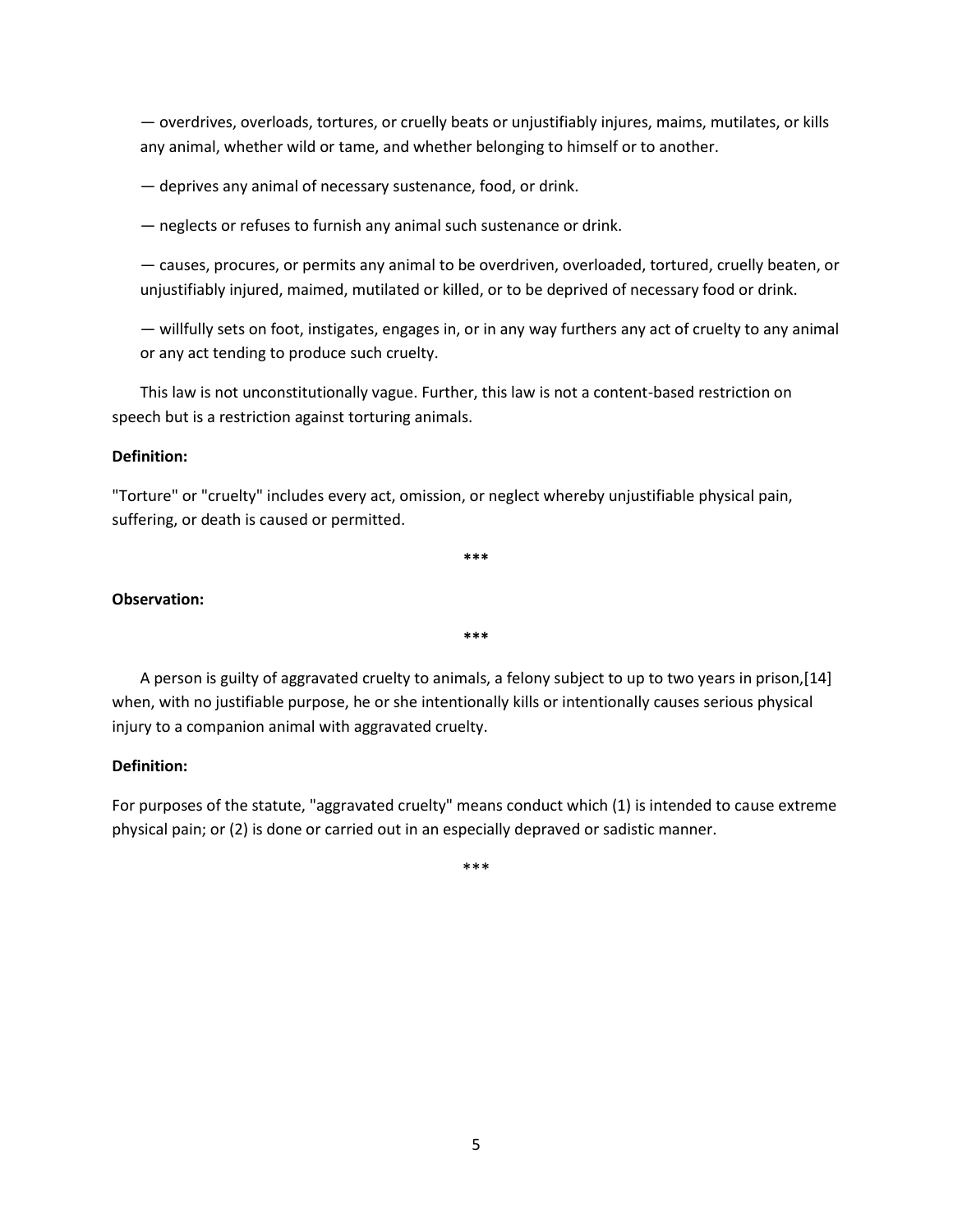February 27, 2011

#### Seriously Gamifying Legal Learning

# A proposal submitted to the Future of Legal Education Conference sponsored by New York Law School and Harvard Law School by

### David R. Johnson and Tanina Rostain

#### **Proposal**

We propose to create a network of law schools, law professors, practitioners, law students and others to collaborate to develop and distribute interactive, online games and simulations designed to enable legal learning.

The core players in this network would distribute finished games, share information and techniques for game development, distribute authoring systems to enable non-technical authors to inject substantive content into established game mechanics, provide an online learning space in which anyone who wants to learn about law can find both free and paid interactive learning objects, and support a social layer to allow those using the games to discuss them, compete in multi-player contexts, rate particular learning objects, and propose potential enhancements.

#### **Rationale**

Games of various kinds are competing successfully for our attention because they (1) provide opportunities to overcome voluntarily chosen barriers to achieve attainable goals, (2) appeal to primal human instincts by providing positive feedback and intermittent reinforcement, (3) give users a sense that success (in reaching the game goal) is possible, but not too hard and not too easy, (4) make failure enjoyable (and thereby encourage learning from failure), (5) provide an addictive sense of triumph when a specific goal is reached, (6) stimulate competitive instincts and reward curiosity and exploration, (7) provide a compelling and concrete reason to learn the knowledge or skills required to master the game, (8) provide a gradual learning curve that provides a flow experience, (9) allow collection of points and accomplishments that reflect real attainment of the skills and knowledge that the game "teaches", and (10) are fun.

See, e.g.: Raph Koster, A Theory of Fun; Jane MacGonigal, Reality is Broken.

But "educational games" and "serious games" have often failed to attract similar enthusiasm, mostly because they are perceived to fall into the category of "work", are not voluntarily chosen by players, take themselves too seriously (missing opportunities to provide amusement, including amusing failures), and too often reflect the teacher's desire to teach rather than the player's desire to learn (or, more accurately, win the game or "level up.") CALI lessons do provide goals to achieve, and assessment, but they mostly (not all) take the form of "teach and test", don't get endorsed by the faculty member at the front of the room who is going to issue the "points" that law student's care most about (a grade that goes on a transcript), don't have a robust social layer (no competitive or multi-player play, no robust form of "bragging rights" for those who get very good at them, and no visible impact on professional prospects).

We think the time is right to take a second look at introduction of online, interactive games (and similar "learning objects") into law school in a systematic way. First, current technology has made it increasingly easy to develop and distribute games. Second, identification of very specific, fine grained pedagogical goals (with the focus on learning rather than teaching) makes it possible to reduce the effort required to produce a particular game substantially (making the creation of an interactive game screen or module no more difficult that coming up with a good hypothetical for a class or an exam. Third, games inherently provide formative assessment without increasing the burden on the professor to provide evaluation and feedback – the formative assessment and even some summative assessment is built right into the game mechanic. Fourth, the explosion of "app stores" has made it plausible that law students and others with reasons to learn about law will be willing and able to pay modest prices to download focused learning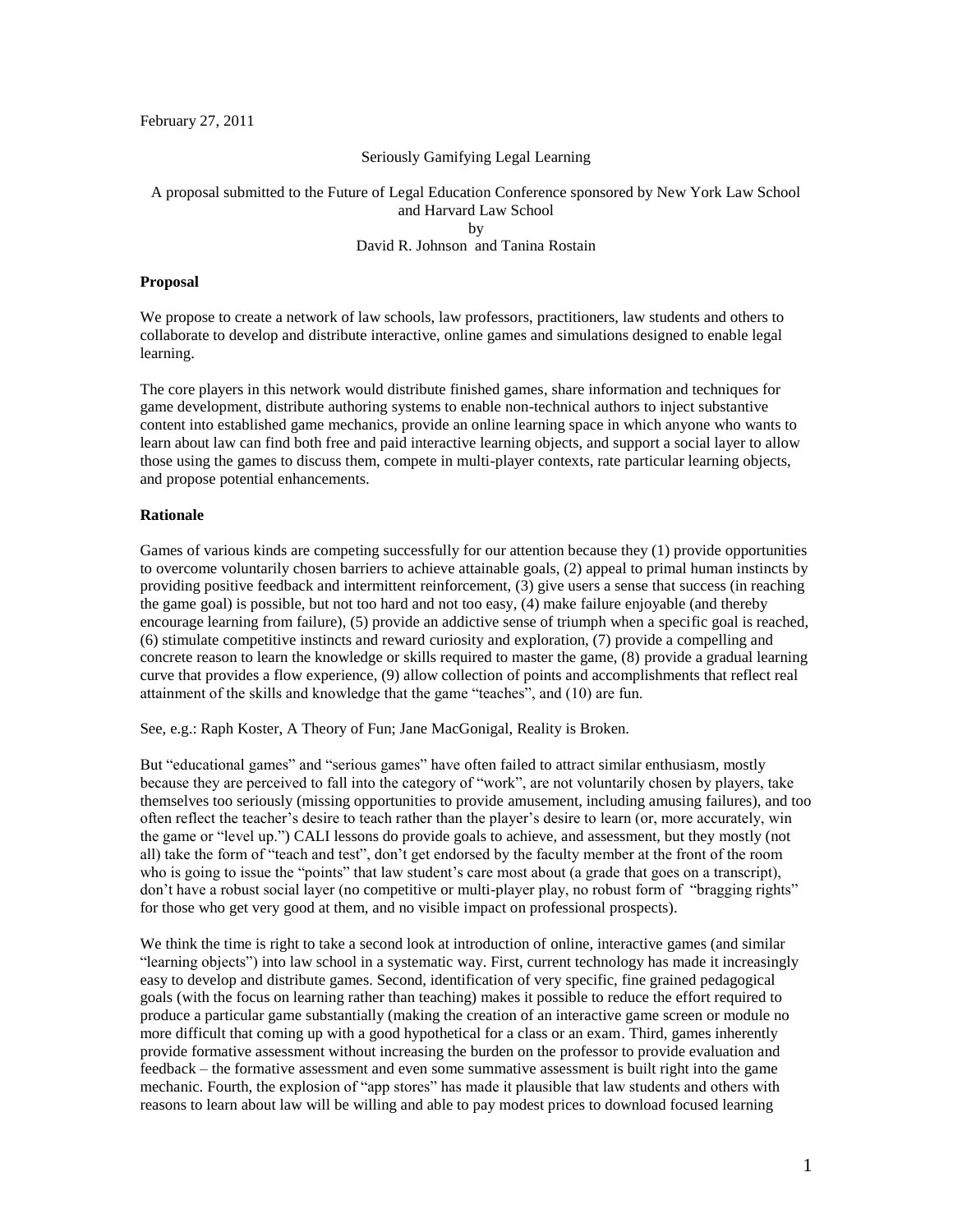games, thereby providing a new form of incentive for the authors who can create such games. (In contrast, the CALI model of fixed price institutional billing dramatically limits incentives for development of new, fun content.)

Gamification of Law School would be part of a larger push to disaggregate, and improve, a range of different kinds of activities that are now bundled into a single class or course. Consider what goes on in a traditional classroom:

- 1. Some of the teacher's activity involves merely imparting information (we doubt pure lecturing predominates in law classrooms, but it does occur). Real time in person classrooms have some disadvantages even for this purpose – the student may not be able to attend, may not be motivated to learn at that particular time, can't rewind the tape. Online videos do a better job, offering convenience, rewind, and links to additional materials that can't be fit into a "fixed time, variable learning" class. So, insofar as we lecture, even with powerpoint slides, that activity ought to be taken out of the classroom and done, asynchronously, online. More importantly, if the provision of information is associated with a need to learn the information to succeed at a suitably challenging game, there will be much greater likelihood of a motivated learner.
- 2. Some of the teacher's activity involves assessing whether students have read the material and are learning the lessons the teacher seeks to teach. Again, in any but the smallest classes, this kind of "formative assessment" is difficult. Not every student follows along eagerly when someone else is answering the teacher's question. Clickers provide some overview of whether the class is "getting it", but they are rarely used and don't offer tailored feedback plus explanation, or repeat play, to the individual learner. Again, games have the advantage. Either the player can get to the next level or she can't. When arrayed in levels of increasing challenge, games offer a real prospect of success, regular and intermittent rewarding emotions of triumph, strong motivations to learn whatever is required to succeed in the game context, and scores that meaningfully reflect mastery.
- 3. Some of the teacher's activity involves personalized prodding and stretching of student's minds, adjusting reactions to take account of the student's current level of understanding. But, again, in large classes, this can be done only for small groups of students actively participating in the dialogue at any given time. Games can be made more self-pacing – allowing repeat play and enabling students to select the challenges (voluntarily selected barriers and rules that stand between them and the goal of winning the game) they confront at any given time.
- 4. Some of what teachers do is true "summative assessment" testing for purposes of providing a signal to the outside world (e.g., potential employers) regarding whether the student has mastered the materials. But law school exams are terrible at motivating learning by those who conclude, after first year, that they don't have much chance of coming out on top. And grading on the curve only gives a relative measure of a very limited skill (the high graders are better than their classmates at writing exams of the type the teacher rewards). In contrast, games can be structured so that achieving a particular level of success reflects real mastery and they can be set up so that anyone who achieves mastery can get a high score. No one could or needs to create a "test" that measures skills necessary to bring down a "boss" in a game like World of Warcraft – the accomplishment speaks for itself (and, some have suggested, the skills require to achieve that goal may have more bearing on success as a lawyer than whatever is tested by traditional law school exams!)
- 5. One important thing that teachers do (or attempt to do) in class is to communicate to the students their enthusiasm for the subject matter and the fact that they care whether or not the student learns. (See Ron Staudt, Does the Grandmother Come with It?) This is a critical ingredient of successful learning and teaching and it is hard to replicate inside any particular game (since, by definition, the author of a game doesn't know who will be playing it and may not have any personal relationship with the student/learner/player.) But a social layer can provide some of this encouragement – insofar as students compare their progress with other students and the group respects measured accomplishments. And the emotional reaction to progress in a challenging game can substitute an "internal grandmother" for an external one. Since we are not (yet) proposing the elimination of faculty (certainly not faculty members who care about student learning and communicate that caring), this particular disaggregated element of what happens in the classroom (and at office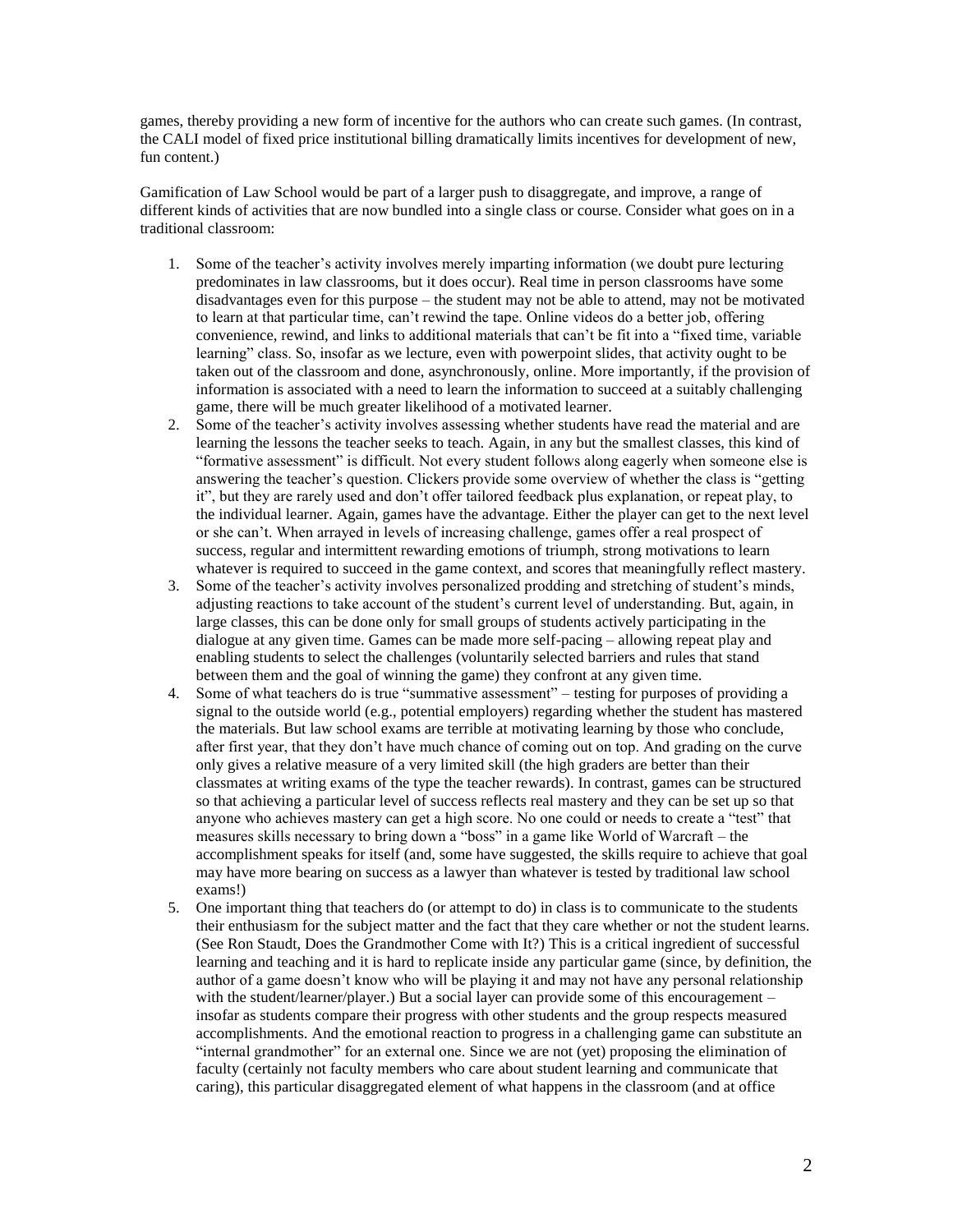hours) might best be thought of as a core remaining activity that can take advantage of classroom time freed up by moving the other activities out to asynchronous, online modes.

6. Finally, the best teachers provide personalized mentoring and guidance to their students, not just about the subject of the course but also about important life decisions, professional values and behaviors, strategies for finding a job and networking with the rest of the profession, and so forth. We do not think that mentoring function can be provided by a game. (Though we must note that law practice simulations can help, by giving students a much better sense of what it might be like to practice in a given area, make decisions under uncertainty, face consequences from concrete application of ethical standards, and so forth). Again, our claim is that inserting games more systematically into law school learning (and, indeed, into other contexts in which those who are not law students and don't seek traditional professional credentials are nonetheless motivated to learn about law) can free up resources to do the kind of personalized mentoring that matters most.

#### **Examples**

To be clear about what kinds of games and simulations we have in mind, we will describe various games that have been developed, and deployed to students in many cases, at New York Law School. We have only just scratched the surface of potential game mechanics and do not at all claim that we have "found the answer" regarding how to do this best. Our proposal is to create the institutional and social infrastructure needed for a much larger group of game authors to collaborate. But the following descriptions of specific games will help make clear what we have in mind:

**Legal Card Games** – Everyone knows how to play cards. Our version challenges players to play cards onto labeled target areas (on the screen). Cards can contain factual statements or arguments or citations or anything else. Because virtual cards are discrete objects, the game software can keep track of what has been played and where and provide appropriate feedback. In some versions, the task is merely to sort facts into different categories corresponding to the elements of a cause of action. In other versions, the cards represent different types of arguments that must be fit into a structure representing the logic of a case. In still other versions, the cards represent statements that might or might not be included in a draft legal document, such as a complaint, with the final submission of the document resulting in detailed comments from the teacher/author and, you guessed it, a contingent number of points.

**(Micro)Law Practice Simulations** – It is easy, with text, to put the player into a "role" with a defined goal such as making a decision on whether to take a case, what advice to give a client, and so forth. There doesn't have to be one right answer, because the result of a decision can be a description of what happens next – so a game of this type can "teach" any number of things about the nuances, office politics, and accidents the student will eventually encounter in the real world. But some decisions are clearly better than others, and various decisions can produce points of various types (for ethics, client success, etc.) that accumulate over many different encounters with different situations and roles. Once put in role, a player has a strong incentive to draw on resources provided within the game (research materials, opportunities for additional factual investigation, opportunities to consult with virtual mentors and colleagues, etc.) in order to make the best decision. If drawing on resources has an in game "cost" (such as incurring virtual billable hours that may or may not be paid for by the client), even the need to limit the effort put into some kinds of decisions can be taught.

**Interactive Computable Diagrams** – It is possible to represent the logic of a statute or regulation (and even a judicial opinion) in the form of an interactive, computable diagram. Particular facts or conclusions or elements of the legal text can be represented by buttons that can be turned on or off to reflect the presence or absence of such a fact in a particular case – arrayed serially on a line to signify the "and" relationship, on parallel lines to reflect "or" and crossing lines that stand for "not" and show which combinations of facts or arguments defeat an otherwise valid inference. These structures can become learning games when they are used as hidden (or visible) scoring mechanisms. For example, the challenge of a particular screen in such a game may be to present a particular set of facts and ask the player to guess the outcome, which is thereafter computed by the diagram and shown to the student. Alternatively, the logic of a case may be shown along with cards representing facts or arguments the player might submit on behalf of a particular party, with the goal being to win the case against a computer or human opponent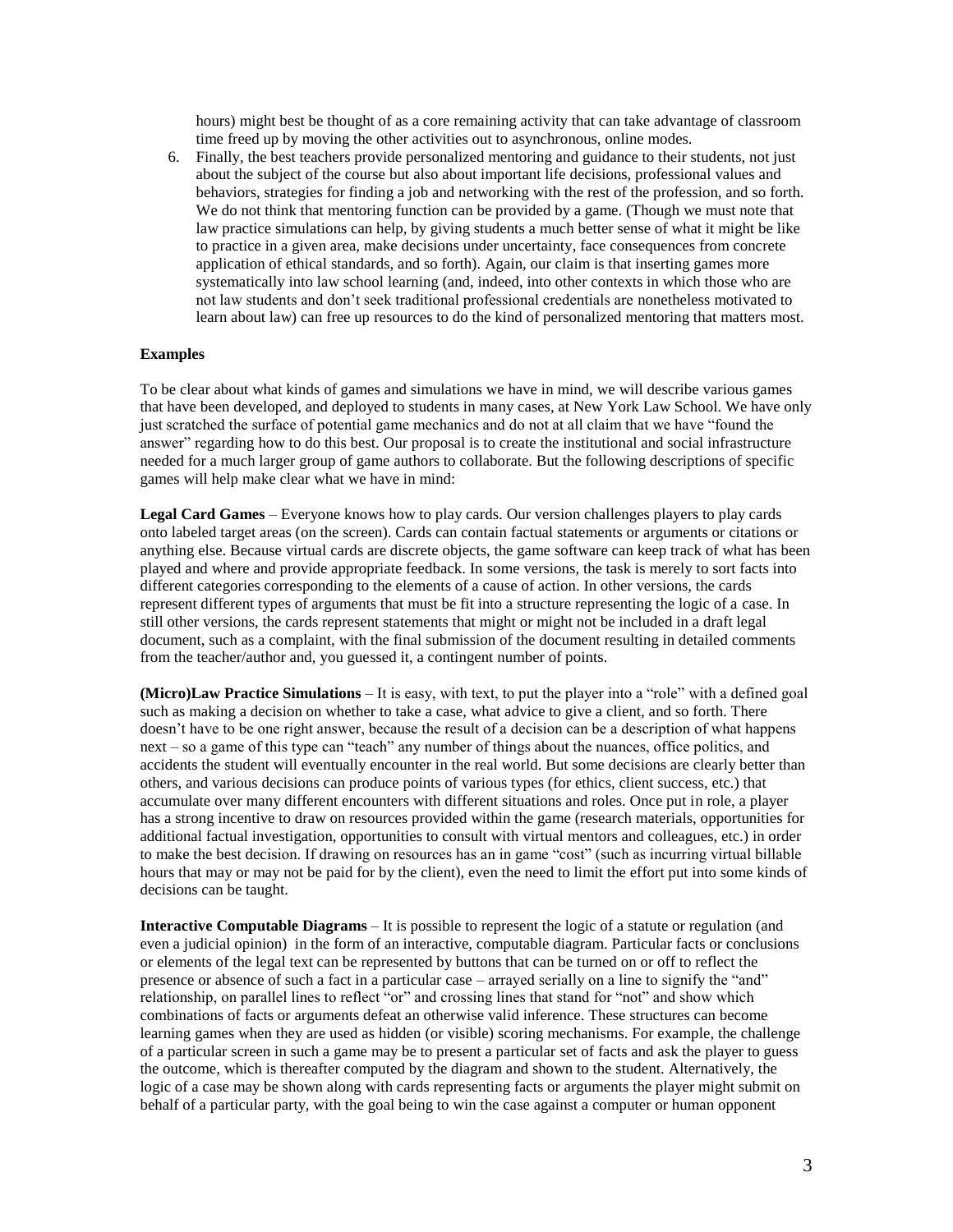within the constraint that only a specific number of cards may be played (with the value of particular cards depending, of course, on what situation has been served up and what moves the opponent has made.

**Case Files with Augmented Multiple Choice** – We need a better name for this. But our last example involves a system for presenting a complex case file, various resources (materials the student will want to learn in order to be good at the game) and the challenge of combining multiple elements into a compound structure that corresponds to a portion of a good answer to a law school exam, or a memorandum in support of a motion to dismiss a case, or whatever. The key to this game mechanic is that the player must choose, for each slot in a multi-slot target area, from all of the elements of a given type that might be used in relationship to any particular "situation" that might be presented. And, indeed, when multiple situations are presented (various proffers of evidence, various combinations of particular claims brought between various parties to a messy dispute), the student/player can choose which ones to take on at any given time (again, voluntarily selected obstacles, like deciding when to attack the dragon.) This type of game is designed to present an arbitrarily complex set of challenges without requiring the teacher/author to evaluate in advance every possible combination of "cards" that might be played together. Instead, the author identifies and assembles valid/good combinations, sets the scoring system to reward them with points by clicking on the appropriate authoring button, and tells the game to take away points for any other, invalid combinations. This discourages guessing and gets away from multiple choice tests that merely require ruling out a finite number of "distractors." You really have to know the stuff to do well in games of this sort.

**Skills Scavenger Hunt** -- Not all games that lead to legal learning must be located on a computer screen. We are discussing a proposal to incentivize students to take the initiative to expand their own skills and experiences by awarding points in the context of a continuous "skills scavenger hunt". Most would agree that students should take advantage of opportunities, while in law school, to develop skills relevant to law practice and to observe and engage with legal institutions and practitioners. We could encourage this by (1) providing an explicit listing of multiple activities, accomplishments and demonstrations that would "count" towards points, and (2) celebrating students who accumulate the most points (with the idea that those accomplishments may be listed on and would add value to their resume's).

There are lots of other variations and game mechanics to be explored. You can use the computer timer to alter point levels depending on how long it takes for the player to make a successful move. You can make failure amusing, by pushing your virtual case train off the track with a loud crash in a civil procedure game if an appropriate response is not given to the other side's motion. You can illustrate distribution of estates in intestacy by drawing a family diagram, killing off various sets of heirs, and asking the player to guess, under one form of distribution or another, what fraction of the estate goes to particular grandchildren. You can ask students to push defined future interests down the right pathways to fit within appropriate categories – thereby embedding the rules for such classifications deeply in their heads. And on and on – the screen can present any game you can imagine.

### **Getting There**

While we have enjoyed our experiments in designing legal learning games, we are under no illusion that any small group of faculty could build out the full set of learning objects that might be valuably introduced. We need co-authors! We are working to make it cheap and easy and fast to create a new game of any established type and, indeed, to build new types of games. Our proposal, therefore, concerns the creation of the infrastructure and relationships that would make the creation and assignment and playing of games as common in law schools as is the redaction, assignment and reading of cases. And we believe that this partial escape from the traditional teaching in classrooms will open up legal learning to a much wider audience, including many in non-lawyer jobs that require and reward some level of mastery of legal knowledge and lawyer-like skills. How can we get there?

**First and foremost, we need to find or create a place in which games can be found and shared and, in some cases, purchased**, for use by legal learners on any of the platforms (computers and mobile devices) they might prefer. We think the "app store" model is a good one – not insofar as it is tied to a particular device, but rather because it provides an attractive distribution mechanism and a business model that will incentivize new authorship. The game creator should be able to set any price, including zero, and keep the